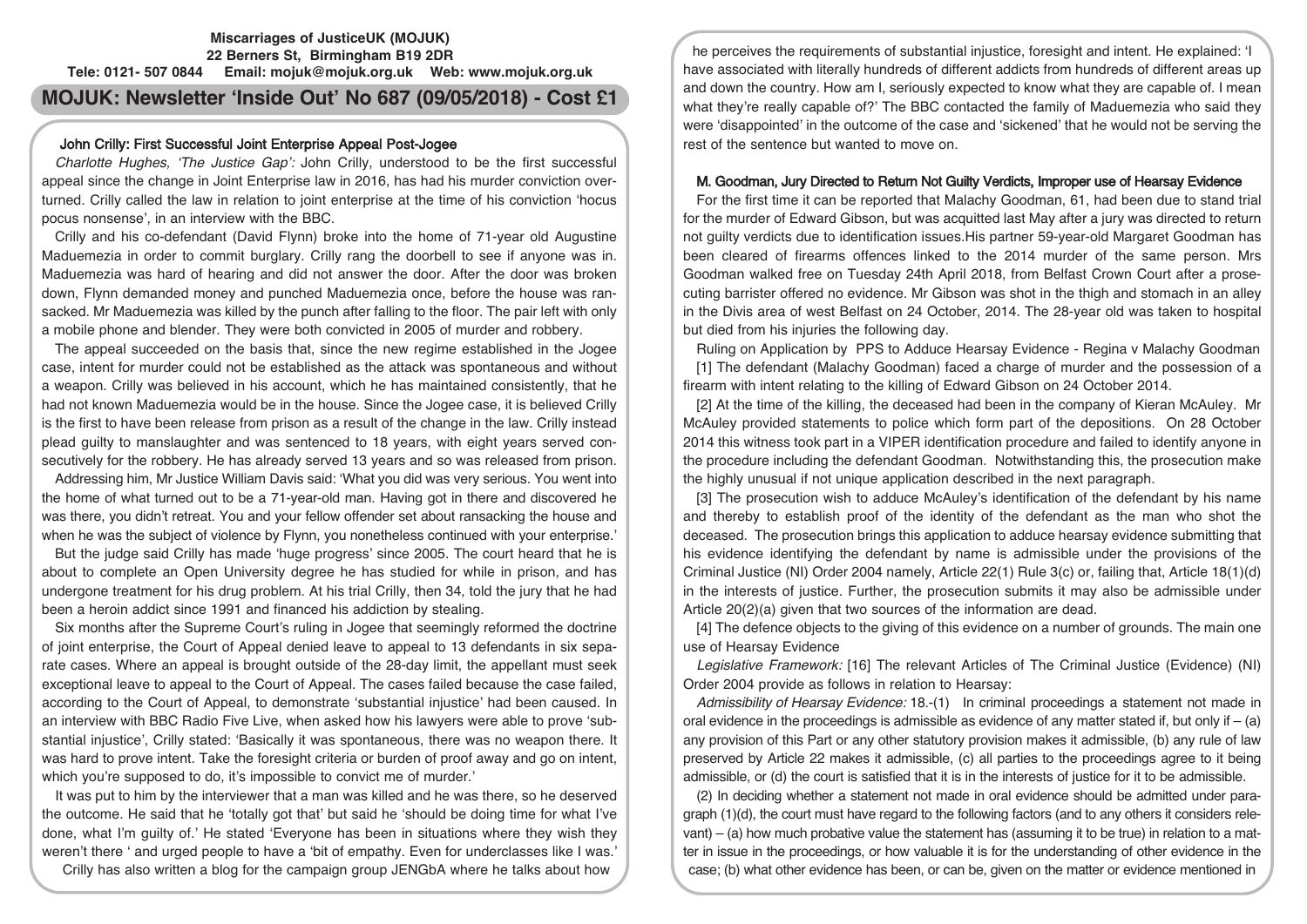sub paragraph (a); (c) how important the matter or evidence mentioned in sub-paragraph (a) is in the context of the case as a whole; (d) the circumstances in which the statement was made; (e) how reliable the maker of the statement appears to be; (f) how reliable the evidence of the making of the statement appears to be; (g) whether oral evidence of the matter stated can be given and, if not, why it cannot; (h) the amount of difficulty involved in challenging the statement; (i) the extent to which that difficulty would be likely to prejudice the party facing it.

Statements and Matters Stated: 19. - (1) In this Part references to a statement or to a matter stated are to be read as follows. (2) A statement is any representation of fact or opinion made by a person by whatever means; and it includes a representation made in a sketch, photofit or other pictorial form. (3) A matter stated is one to which this Part applies if (and only if) the purpose, or one of the purposes, of the person making the statement appears to the court to have been— (a) to cause another person to believe the matter, or (b) to cause another person to act or a machine to operate on the basis that the matter is as stated.

Cases Where A Witness Is Unavailable:  $20 - (1)$  In criminal proceedings a statement not made in oral evidence in the proceedings is admissible as evidence of any matter stated if-(c) any of the five conditions mentioned in paragraph  $(2)$  is satisfied.  $(2)$  The conditions are— (a) that the relevant person is dead;

Preservation Of Certain Common Law Rules In Relation To Hearsay: 22.—(1) The following rules of law are preserved. Reputation Or Family Tradition

(3) Any rule of law under which in criminal proceedings evidence of reputation or family tradition is admissible for the purpose of proving or disproving  $-$  (c) the identity of any person or thing. Note: The rule is preserved only so far as it allows the court to treat such evidence as proving or disproving the matter concerned.

Discussion: [17] In support of their application to adduce McAuley's identification of the defendant by his name the court was referred to a number of English Court of Appeal decisions – R v Clarke & Baker [2003] EWCA Crim 718; R v Williams [2004] EWCA Crim 2570 and R v Phillips [2010] EWCA Crim 378. I have considered these authorities in detail but they are, to borrow a phrase used in one of the cases, "many leagues distant from the present case". The cases were all very clear recognition cases in which there had been no formal identification procedure.

[18] The case of R v Fergus [1992] Crim LR 363 is referred to in a number of the above authorities but distinguished. Unlike the prosecution I find this case of considerable assistance. In Fergus the witness had seen the suspect once and was told his name by a third party. The conviction was quashed by the Court of Appeal because the trial judge had erroneously permitted a dock identification. The CA said the trial judge "was wrong to conclude that in any real sense [the witness] was recognising rather than identifying Fergus as the man who stabbed him. In our view one previous sight of Fergus did not make this a case of recognition; it remained a case of identification. It follows that the Recorder was wrong to allow the question 'Do you see in court the person whom you have referred to as Joseph Fergus?' to be asked". I note that the court had earlier observed that this question was nearly equivalent to asking him "Do you see the man who stabbed you in court?"

[19] The primary purpose in wanting to adduce McAuley's hearsay evidence of the identification of the defendant by name is an attempt to establish him as the gunman who murdered Edward Gibson. But the alleged gunman (Goodman) was in position 3 in the VIPER procedure and McAuley not only failed to pick him out but positively asserted that the gunman was not on the DVD. The VIPER identification procedure is the process utilised to test the abil-

ity of the witness to identify the gunman. The prosecution cannot subvert that vitally important safeguard by seeking to adduce the McAuley hearsay evidence of the defendant by his name. In his oral submissions, but not in his written argument, Mr McDowell QC tried to downplay the VIPER parade. He submitted that one has to see the VIPER in its context "because it is not like an old identification parade. These were a series of floating heads, without hair, and in Goodman's case there was a scar blocked out. So it was pixilated and therefore in relation to all the subjects, the same area of pixilation was created.

But it is different identifying someone as a floating head as it is when it would have been an old-style identification parade, because it is facial identification only and confirmation cannot be gleaned by any other feature, such as height or build, or a particular body shape, which one might do if one saw someone in the street and said 'do I think that is such and such? Oh, it looks like him from behind. Oh yes, I recognise the shape of his shoulders'. But in VIPER there is no opportunity for that". This was an unusual submission and was unsupported by any authority. I say unusual because the procedure that counsel downplayed is the independent procedural safeguard, utilised in countless cases, to test the ability of a witness to identify a suspect and to minimise the risk of a wrongful identification.

[20] Further, if as in Fergus, there had been no identification procedure in this case it would be impermissible to allow the prosecution to adduce McAuley's hearsay evidence of identification for similar reasons to those identified in Fergus. Like Fergus this is a case of identification not recognition and allowing the evidence would necessarily be the precursor to a dock identification which, in the circumstances of this case, must meet the same fate as in Fergus.

[21] Moreover, even if McAuley was being truthful in belatedly telling the police in April 2016 the identities of Benson and Gibson as being those who told him that the person he had seen (over a year before the murder) was Goodman there is a further difficulty. Neither Benson nor Gibson (both being dead) can assist the court as to whether the gunman in the alleyway was the person known to them as Mr Goodman the defendant in this case.

[22] The prosecution must establish a statutory gateway or common law exception before the court could properly admit the evidence it is sought to adduce. The prosecution have failed to establish any such gateway or exception. The admission of such hearsay would be grossly and irredeemably prejudicial. Accordingly, the application is refused.

### Police Chief Faces Prosecution Following 2012 Death of Thomas Orchard

The Crown Prosecution Service (CPS) has today informed the family of Thomas Orchard of its decision to bring a Health and Safety prosecution against the office of the Chief Constable of Devon and Cornwall police concerning his death in 2012. A first hearing will take place on 24 May at Westminster Magistrates court. The CPS decided against bringing charges under the Corporate Manslaughter Act. Thomas died in 2012 following restraint while detained by Devon and Cornwall police. Charges to be brought under section 3 of the Health and Safety Act relate to the Force's use of an Emergency Response Belt (ERB), a piece of equipment used by officers during Thomas' restraint. This week Thomas would have turned 38.

Thomas was a fit and physically healthy 32-year-old church caretaker, living independently in supported accommodation at the time of his death. He had a history of mental illness and a diagnosis of schizophrenia. On 3 October 2012 he was arrested and detained by Devon & Cornwall officers in Exeter City Centre following reports of his bizarre and disorientated behaviour.

He was transported by police van to Heavitree Road Police Station. Upon arrival, in addition to the triple limb restraints applied, an ERB, made from a tough impermeable webbing fabric, was put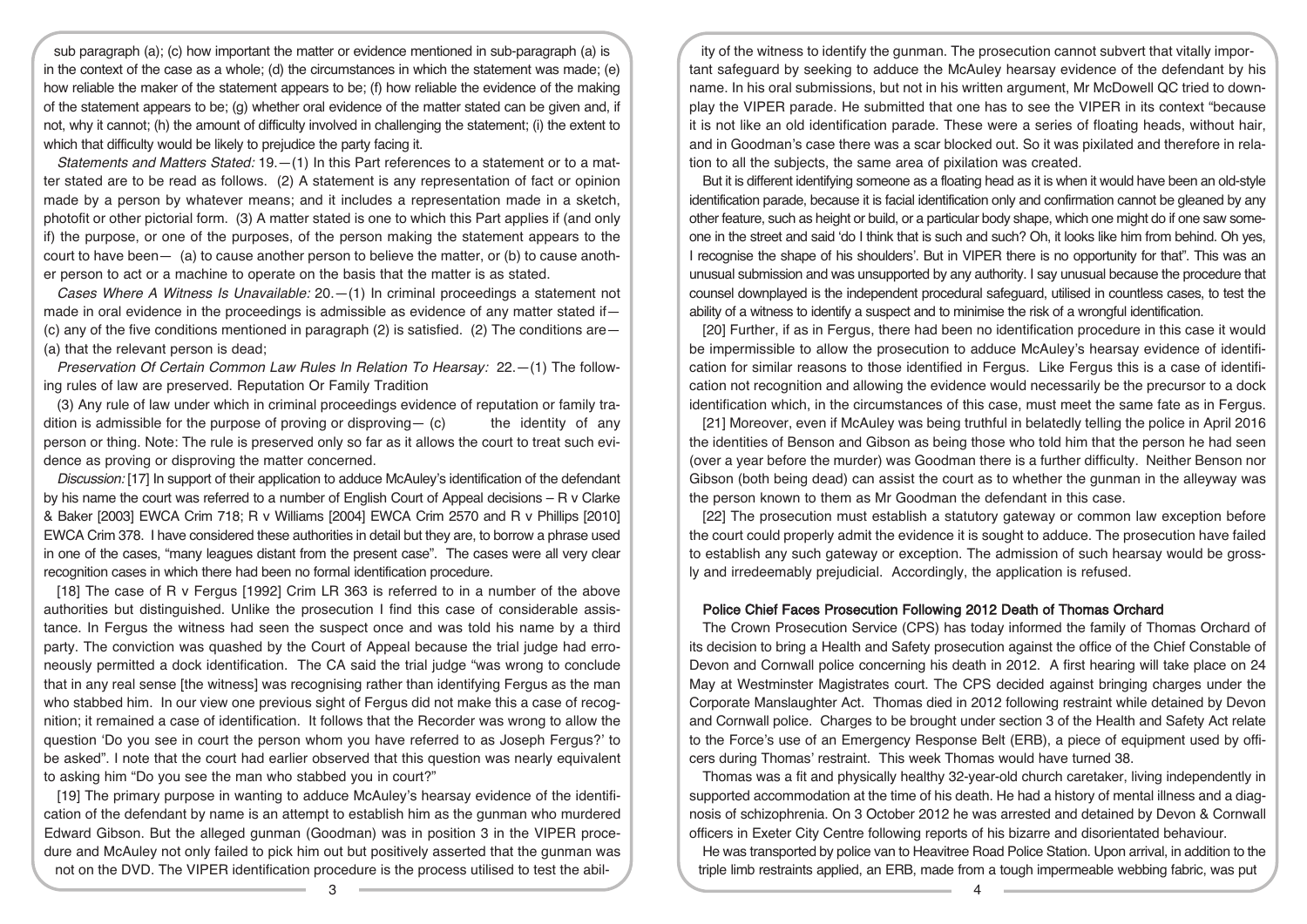around his face. The ERB remained held around his face as he was carried face down to a cell where he was left lying unresponsive on a cell floor. By the time officers re-entered his cell, Thomas was in cardiac arrest. He was transferred to hospital and pronounced dead on 10 October 2012.

In February 2018, following Devon and Cornwall's persistent refusal to take action, the Independent Office for Police Conduct (IOPC) directed the force to bring gross misconduct charges against four police officers and two detention officers involved in Thomas' detention and restraint. These proceedings are still awaited.

Thomas's family said: "We have spent the past five and a half years, since Thomas died in police custody, watching CCTV footage, listening to witness statements, reading reports, perusing documents which relate to the safety and well being of those in police custody, and witnessing the defensiveness of Devon and Cornwall Police. As a result, we have consistently told those in authority our view of what happened to our much loved son and brother on 3rd October 2012: his was a needless death caused – directly –by lack of care and negligence from the very people who should have been protecting him.

As a family we can, therefore, be nothing but dismayed by the decision from the CPS not to prosecute for corporate manslaughter; it is hard to believe after all we have witnessed. However, we are pleased that Devon and Cornwall Police will now need to account for their actions in relation to their approach to health and safety in connection with Thomas' death.

More than anything else we want to see a change in police attitudes and behaviour, particularly towards those with mental health vulnerabilities. Despite almost six years having passed since Thomas' death, the evidence suggests that few lessons have been learnt and that little has changed. We have, sadly, come to the conclusion that only a conviction will bring about a genuine commitment amongst police forces to instigate real change and improvement.

Thomas died when he was 32 years old. We could not then have ever imagined how long we would have had to sustain our fight for justice. Today, as we contemplate what would have been his 38th birthday, our thanks go to those whose expertise has guided us, especially to our solicitors at Hickman and Rose, to all those at the charity, INQUEST, the Victim Support Service and to other families who have also lost loved ones in police custody. Thanks go, too, to our family, friends and colleagues who care with us and for us."

Deborah Coles, Director of INQUEST said: "The death of Thomas Orchard during a mental health crisis involved some of the most brutal use of restraint equipment by police that we have ever seen. Since 2011 the CPS have had the power to bring corporate manslaughter charges against police forces. They have never used this power, and have chosen not to here. If not now, then when? We have consistently seen the corporate role and responsibilities surrounding deaths in police custody delegated to the background, unscrutinised and unchallenged. This historic prosecution of Devon and Cornwall police is an important and necessary response."

The solicitor for the family, Helen Stone of Hickman and Rose, said: "The family are pleased that the CPS has decided to prosecute Devon and Cornwall Police. This appears to be just the third time a chief constable has been prosecuted under the Health and Safety at Work etc Act 1974 in connection with a civilian's death. The public will expect the CPS to fearlessly prosecute this case, without delay. Devon and Cornwall Police have failed to properly acknowledge public concern around Thomas's death, including a repeated refusal to accept that they or their officers have a case to answer for their involvement in Thomas' death. Now the courts will hear the case against the office of the chief constable. Thomas' family have waited long enough."

## RUC officer Told to Lie about IRA Shooting if Questioned

Vincent Kearney BBC News: A former RUC officer who shot an IRA man in controversial circumstances 27 years ago has claimed senior colleagues asked him to lie if questioned about police actions after the killing. But the retired officer said he was not asked about "post incident procedures," or asked to lie about the actual shooting. Colum Marks was shot dead in Downpatrick in April 1991. The officer who killed him said he believed he was armed. He also claimed Marks refused to stop when an attempt was made to arrest him. The family of the 29-year-old insist he was unarmed and was shot after being arrested. The Police Ombudsman announced that he was launching an investigation two years ago after an eyewitness came forward and supported the family claim. But it has not started yet, with the Ombudsman citing a lack of resources.

Lawyers acting for the family are engaged in legal action in a bid to force him to start the investigation, and to force the Department of Justice (DoJ) to release the necessary funding. In court today they said there had been "a significant development" in a statement given to the Ombudsman. Hugh Southey QC said the officer who fired the fatal shots "has indicated that he was asked to be untruthful by superior officers".

But a solicitor for the Ombudsman intervened and said he wanted to clarify exactly what had been said by the man he referred to as Officer B. "He advised the Police Ombudsman's Office the request to be untruthful related to post-incident procedures," the solicitor said. Even if he had been asked about those procedures he would not have been untruthful (but) he advised that he wasn't asked about post-incident procedures. Hugh Southey QC also told the court that an independent forensic report commissioned by the family's legal team supported the claim by the family of Colum Marks that he was unlawfully killed. The report concludes that the coat he was wearing on the night of the shooting indicates that he was shot in the back, rather than in the front of his body as he prepared to attack police. The legal challenge to the Police Ombudsman is due to be continue in June.

# Gary Marshall Acquitted of Kidnapping Kevin Conway

BBC News: A man accused of helping to abduct murder victim Kevin Conway, who was shot dead in County Antrim 20 years ago, has been acquitted of kidnapping. Gary Marshall, from The Beeches in Portadown, County Armagh, was cleared on the direction of a Belfast Crown Court judge, due to lack of evidence. Mr Conway was found dead at a derelict house in Aghalee, in February 1998. The victim, who was married with four children, was shot in the head in a murder widely blamed on the IRA. The body of the 30-year-old was discovered with his hands tied behind his back and a hood over his head.

'Forensic failings' Mr Marshall was arrested at the time and questioned about the murder, but was subsequently released without charge. In December 2013, Mr Marshall was re-arrested by detectives carrying out a review of the original Royal Ulster Constabulary (RUC) murder investigation. They used new forensic analysis which was not available in 1998, which centred on fibres from the red top Mr Conway was wearing on the day he disappeared. A year later, a pre-trial hearing at Craigavon Magistrates' Court was told a murder charge against Mr Marshall had been dropped, but he was still accused of involvement in the kidnapping.

The trial began at Belfast Crown Court last June, with Mr Marshall accused of supplying the car which was used to abduct Mr Conway from his home and drive him to the derelict house. 'Cross-contamination' The prosecution case argued that two pieces of forensic evidence linked Mr Marshall to Mr Conway's abduction - red fibres found in the car which matched fibres from Mr Conway's top and also debris in the footwell of the car which matched debris taken from the floor of the derelict house.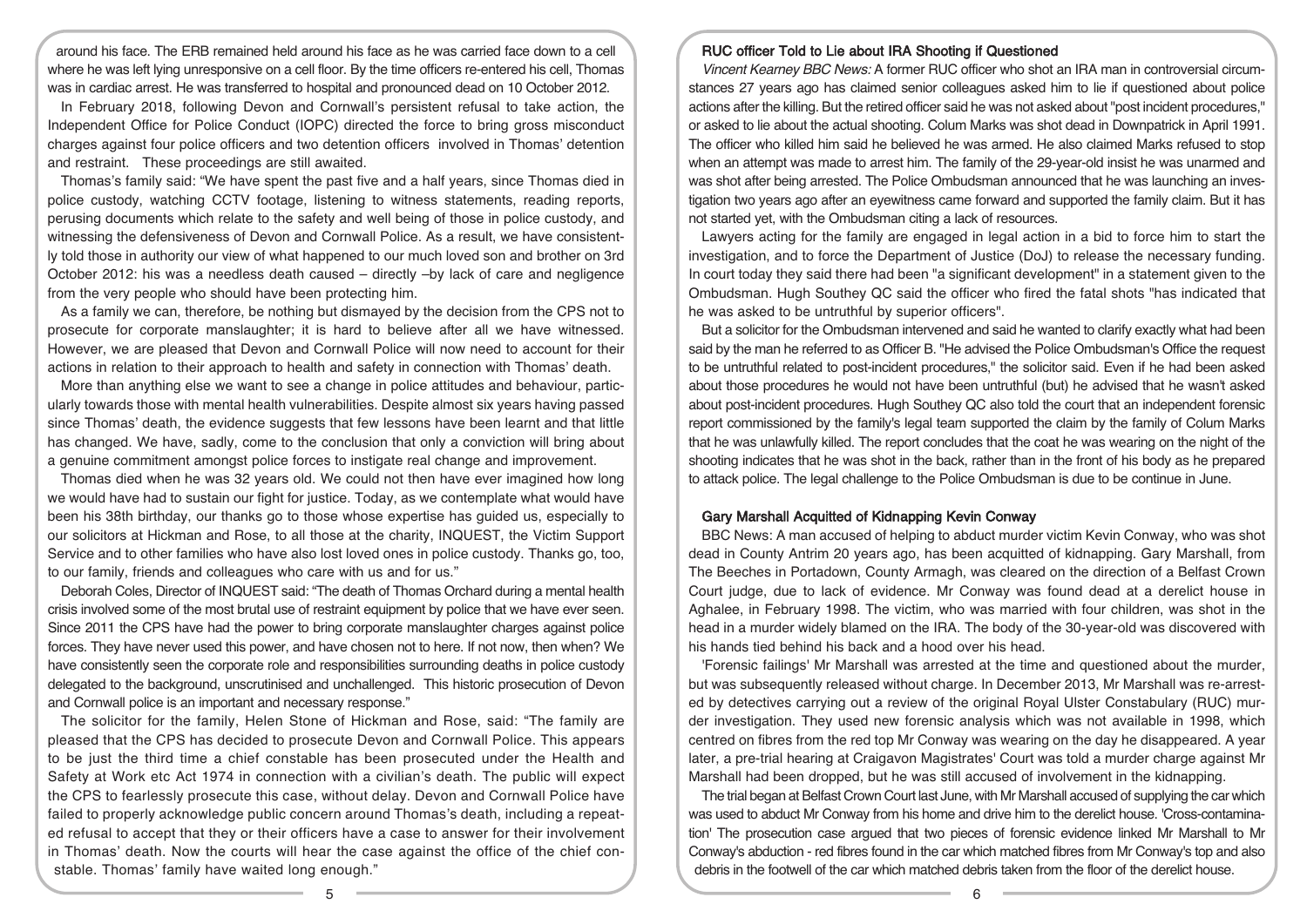However, the judge highlighted failings in how investigators had collected debris samples from the murder scene, the method in which the samples were stored, and the possibility of cross-contamination. In his judgement, he told the court he had "grave suspicions Gary Marshall played some part in the disappearance of Mr Conway, or at the very least he knew far more that he is willing to admit", but added that the available evidence "did not satisfy the required standard". He explained that the case against Mr Marshall was circumstantial and he could not be satisfied beyond reasonable doubt of returning a guilty verdict. Therefore the judge directed that the defendant "must be acquitted". Speaking after the ruling, Mr Marshall's defence solicitor said he was pleased and welcomed the judge's comments about the standards required of forensic evidence.

#### Closed Supervision Centres (CSCs) – Serious Concerns

We remain concerned about the treatment and conditions of men held in designated cells who generally experienced impoverished segregation-like regimes, limited care planning and a lack of progression opportunities often for months, and in a few cases, years. Muslim men were overrepresented in the CSC system. High-Security System For Dangerous Prisoners Focuses On Giving Hope To Even The Most Difficult, Inspectors Find: The prison service system for holding its most disruptive and dangerous men in highly restrictive custody was run with a focus on giving even the most difficult prisoners some hope of progress, prison inspectors found.

More than 50 men are held in the closed supervision centre (CSC) system, under prison rule 46, which allows the removal of the "most significantly disruptive, challenging and dangerous" men from the ordinary prison system into conditions which are managed centrally by HM Prison and Probation Service (HMPPS). The men are held either in specialist high-security units in a small number of prisons, or in segregation units 'designated' to take rule 46 men in certain jails. There is also a further group of about 20 men managed centrally under the 'managing challenging behaviour strategy' (MCBS), sometimes in special units or more normally in a mainstream location in a high-security prison. The MCBS is used for men who do not meet the threshold for the CSC, but who nevertheless show challenging behaviour in custody.

Publishing a report on an inspection of the CSC and MCBS system, Peter Clarke, HM Chief Inspector of Prisons, said: "Men are selected because of the serious risk of harm they present to prisoners and staff, demonstrated by their exceptionally problematic custodial behaviour." A statement in the previous inspection report, in 2015, remained relevant, Mr Clarke added. It read: "This is extreme custody and its management raises complex operational challenges and profound ethical issues." In December 2017, inspectors found tangible progress on the previous inspection in 2015, Mr Clarke said. "Care and management planning had been improved, and the tiered approach to target setting motivated men to demonstrate their progress. Key decision-making was structured, systematic and evidence-based…Units were psychologically informed, and all were on their way towards achieving Royal College of Psychiatry Enabling Environment accreditation. The focus on giving men hope and persevering even with those who were the most difficult to reach was impressive."

It was positive that far more men than previously had progressed out of the CSC and central MCBS systems, often to less restrictive special units and sometimes to mainstream prison wings. "The serious risk of harm presented by the men held should not be underestimated and we were impressed by staff's proportionate and nuanced approach to managing them," Mr Clarke added. Staff-prisoner relationships remained a key strength. "It was impressive how staff could be subject to verbal and sometimes physical assault, yet retain a focus on men's wellbeing and progression. The units were mostly clean and decent, but exercise yards needed

improvement to offset the units' claustrophobic environment. Excellent work had been undertaken to better understand why Muslim men were over-represented in the CSC system."

However, inspectors noted that there was still no independent scrutiny of key decisions. "This meant the systems lacked external assurances on the robustness and fairness of assessment, selection and deselection decisions, and CSC managers missed out on potentially helpful constructive criticism. In addition, we remain concerned about the treatment and conditions of men held in designated cells who generally experienced impoverished segregation-like regimes, limited care planning and a lack of progression opportunities often for months, and in a few cases, years."

Mr Clarke said: "Given the severity of CSC custody, we were impressed by staff's focus on giving men hope, working with them as individuals, and their determination to help some men who were unamenable to interventions. Some significant issues still needed to be addressed, and the CSC system was under increasing strain from the rise in serious violence across the prison estate and the resulting number of referrals for assessment. Nevertheless, we commend the progress made to help men reduce their risks to others and to lead more purposeful and productive lives." Press release: https://is.gd/Yp9qE0 Full report: https://is.gd/H4cBGM

#### Liberty Wins First Battle In Challenge To Mass Surveillance Powers

In a landmark victory for privacy rights, the High Court has today 27/04/2018, ruled part of the Government's flagship surveillance law, the Investigatory Powers Act, is unlawful – following a legal challenge from human rights campaigning organisation Liberty.

In this first stage of its comprehensive challenge to the law, Liberty focused on government powers to order private companies to store everybody's communications data, including internet history, so that state agencies can access it. Liberty argued that retaining every person's data in this way without limits and safeguards violates the UK public's right to privacy.

In today's ruling, Lord Justice Singh and Mr Justice Holgate found that these intrusive powers are unlawful. The Court ruled this part of the Act is incompatible with people's fundamental rights because ministers can issue data retention orders without independent review and authorisation – and for reasons which have nothing to do with investigating serious crime (par. 89). Today's judgment means the Government will now have to amend this part of the Investigatory Powers Act so that it no longer breaches people's rights. The Court has given ministers until Thursday 1 November 2018 to do so (par. 183).

Martha Spurrier, Director of Liberty, said: "Police and security agencies need tools to tackle serious crime in the digital age – but creating the most intrusive surveillance regime of any democracy in the world is unlawful, unnecessary and ineffective. "Spying on everyone's internet histories and email, text and phone records with no suspicion of serious criminal activity and no basic protections for our rights undermines everything that's central to our democracy and freedom – our privacy, free press, free speech, protest rights, protections for journalists' sources and whistleblowers, and legal and patient confidentiality. It also puts our most sensitive personal information at huge risk from criminal hackers and foreign spies. The Court has done what the Government failed to do and protected these vital values – but today's ruling focuses on just one part of a law that is rotten to the core. It still lets the state hack our computers, tablets and phones, hoover up information about who we speak to, where we go, and what we look at online, and collect profiles of individual people even without any suspicion of criminality. Liberty's challenge to these powers will continue."

About the case: This part of Liberty's challenge – and today's ruling – focuses on powers in Part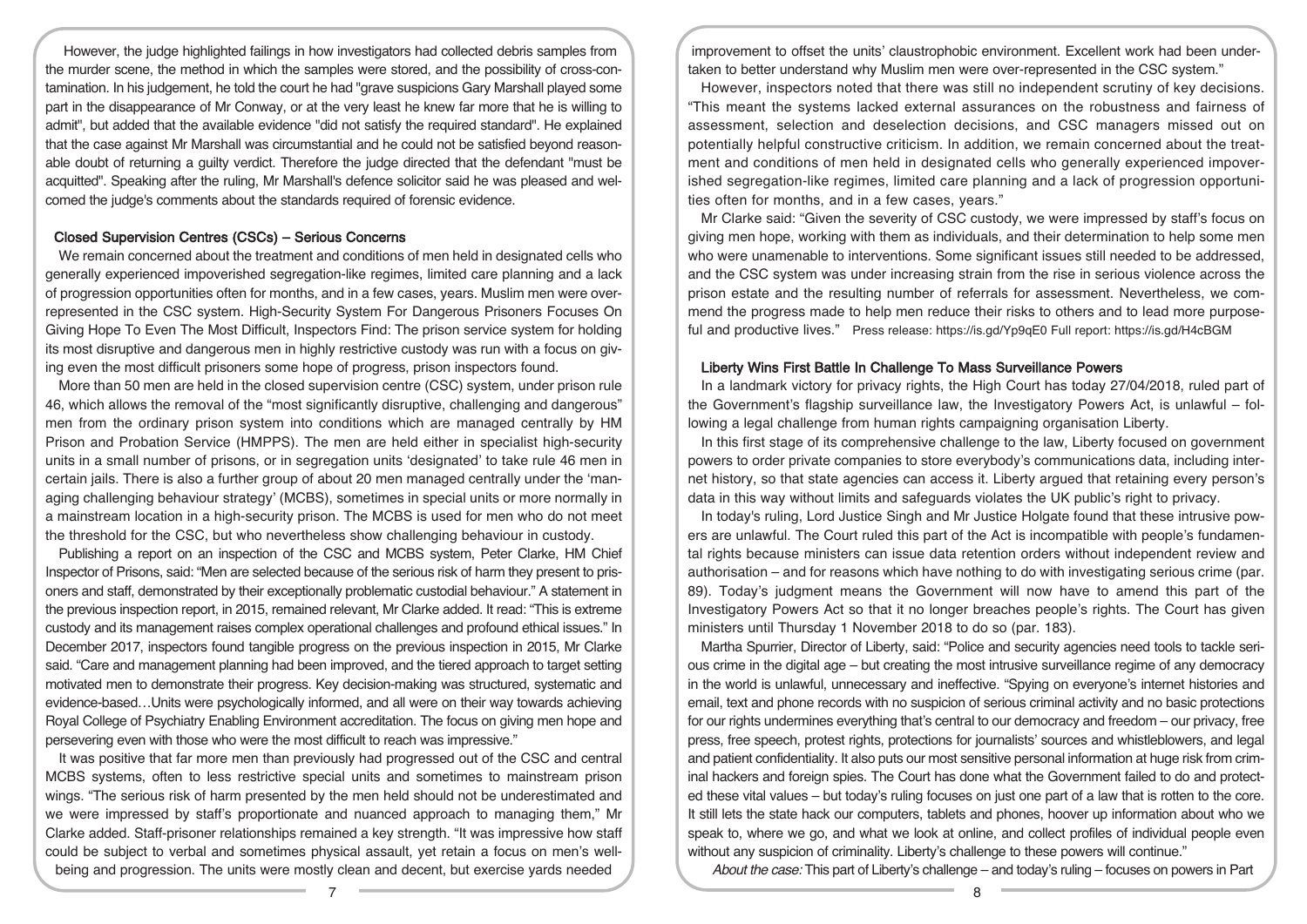4 of the Investigatory Powers Act. These allow the Government to force communications companies and service providers to store records of everybody's location tracking information from our mobile phones, web browsing history and lists of who we call, text or email, when and how often. This information, which communications providers might not otherwise collect or keep, paints an intimate picture of a person's movements, contacts, habits and views. Using other powers in the Act, dozens of public bodies – from local police to financial regulators – can then access this information with no independent authorisation and for reasons that have nothing to do with investigating terrorism or serious crime.

Liberty asked the Court to find these parts of the Act unlawful because, among other things, they let the Government compel retention of this data: a. With no independent authorisation by a court or independent agency. b.For crime-fighting purposes extending far beyond "serious crime". c. For a wide range of other non-crime purposes, including collecting taxes and fines owed and regulating financial services.

The Government must now change the law to require prior review by a court or independent administrative body and – in the context of crime-fighting – to only allow access to data for purposes of combatting "serious crime." The Court did not rule on the legitimacy of the wide range of other non-crime purposes in the Act because the Government has already proposed legislation to remove them. Prior to today's ruling, the Government had conceded Part 4 of the Investigatory Powers Act has several of the same flaws – but argued it should nonetheless be permitted to continue to apply it until April 2019. The High Court rejected this argument.

The Investigatory Powers Act became law in late 2016. It was intended to introduce transparency to state surveillance following Edward Snowden's revelations of unlawful mass monitoring of the public's communications. Instead it simply legalised the practices he exposed – and introduced hugely intrusive new powers. It passed in 2016 as Parliament reeled from the EU referendum – despite the Government failing to provide any evidence that the extreme indiscriminate powers it introduced were lawful or necessary to prevent or detect crime. A public petition calling for its repeal attracted more than 200,000 signatures, but was not debated by Parliament. The Investigatory Powers Act also allows the state to hack computers, phones and tablets on an industrial scale, and collect the content of people's digital communications and records about those communications created by our devices. It also allows the creation and linking of huge 'bulk personal datasets'.

Liberty has also issued legal challenges to three other parts of the Act containing these powers. Liberty instructed Shamik Dutta at Bhatt Murphy Solicitors, Martin Chamberlain QC, Ben Jaffey QC and David Heaton in this case.

#### A Lynching Memorial has Opened. The Country Has Never Seen Anything Like It

Montgomery, Alabama. — In a plain brown building sits an office run by the Alabama Board of Pardons and Paroles, a place for people who have been held accountable for their crimes and duly expressed remorse. Just a few yards up the street lies a different kind of rehabilitation center, for a country that has not been held to nearly the same standard.

The National Memorial for Peace and Justice, has opend on a 6-acre site overlooking the Alabama state capital, is dedicated to the victims of American white supremacy. And it demands a reckoning with one of the nation's least recognized atrocities: the lynching of thousands of black people in a decades-long campaign of racist terror.

At the center is a grim cloister, a walkway with 800 weathered steel columns, all hanging from a roof. Etched on each column is the name of a U.S. county and the people who were lynched there, most listed by name, many simply as "unknown." The columns meet you

first at eye level, like the headstones that lynching victims were rarely given. But as you walk, the floor steadily descends; by the end, the columns are all dangling above, leaving you in the position of the callous spectators in old photographs of public lynchings.

The magnitude of the killing is harrowing, all the more so when paired with the circumstances of individual lynchings, some described in brief summaries along the walk: Parks Banks, lynched in Mississippi in 1922 for carrying a photograph of a white woman; Caleb Gadly, hanged in Kentucky in 1894 for "walking behind the wife of his white employer"; Mary Turner, who after denouncing her husband's lynching by a rampaging white mob, was hung upside down, burned and then sliced open so that her unborn child fell to the ground.

There is nothing like it in the country. Which is the point. "Just seeing the names of all these people," said Bryan Stevenson, the founder of the Equal Justice Initiative, the nonprofit organization behind the memorial. Many of them, he said, "have never been named in public." Stevenson and a small group of lawyers spent years immersing themselves in archives and county libraries to document the thousands of racial terror lynchings across the South. They have cataloged nearly 4,400 in total. Inspired by the Holocaust Memorial in Berlin and the Apartheid Museum in Johannesburg, Stevenson decided that a single memorial was the most powerful way to give a sense of the scale of the bloodshed. But also at the site are duplicates of each steel column, lined up in rows like coffins, intended to be disseminated around the country to the counties where lynchings were carried out. People in these counties can request them — dozens of such requests have already been made — but they must show that they have made efforts locally to "address racial and economic injustice." For Stevenson, the plans for the memorial and an accompanying museum were rooted in decades spent in Alabama courtrooms, witnessing a criminal justice system that treats African-Americans with particular cruelty, or indifference.

Since 1989, the Equal Justice Initiative has offered legal services to poor people in prison, toiling away in a city awash in Confederate commemorations (Monday was Confederate Memorial Day in Alabama), in a state with the nation's highest per capita death sentencing rate. Nearly every staff member is a lawyer with clients in the prison system, and they have continued to work a full schedule of legal defense work even as they painstakingly compiled the names of the lynched and planned the memorial. Stevenson, whose great-grandparents were slaves in Virginia, has written about "just mercy," the belief that those who have committed serious wrongs should be allowed a chance at redemption. It is a conviction he has spent a career arguing for on behalf of clients, and he believes it is true even for the white America whose brutality is chronicled by the memorial. "If I believe that each of us is more than the worst thing he's ever done," he said, "I have to believe that for everybody."

But the history has to be acknowledged and its destructive legacy faced, he said. And this is particularly hard in "the most punitive society on the planet." People do not want to admit wrongdoing in the U.S., Stevenson said, because they expect only punishment. "I'm not interested in talking about America's history because I want to punish America," Stevenson continued. "I want to liberate America. And I think it's important for us to do this as an organization that has created an identity that is as disassociated from punishment as possible."

The initiative's headquarters are a few blocks away in a building that was once a warehouse in Montgomery's sprawling slave market. It is now the site of the Legacy Museum, a companion piece to the memorial. It is not a conventional museum, heavy on artifacts and detached commentary. It is perhaps better described as the presentation of an argument, supported by firsthand accounts and contemporary documents, that the slavery system did not end but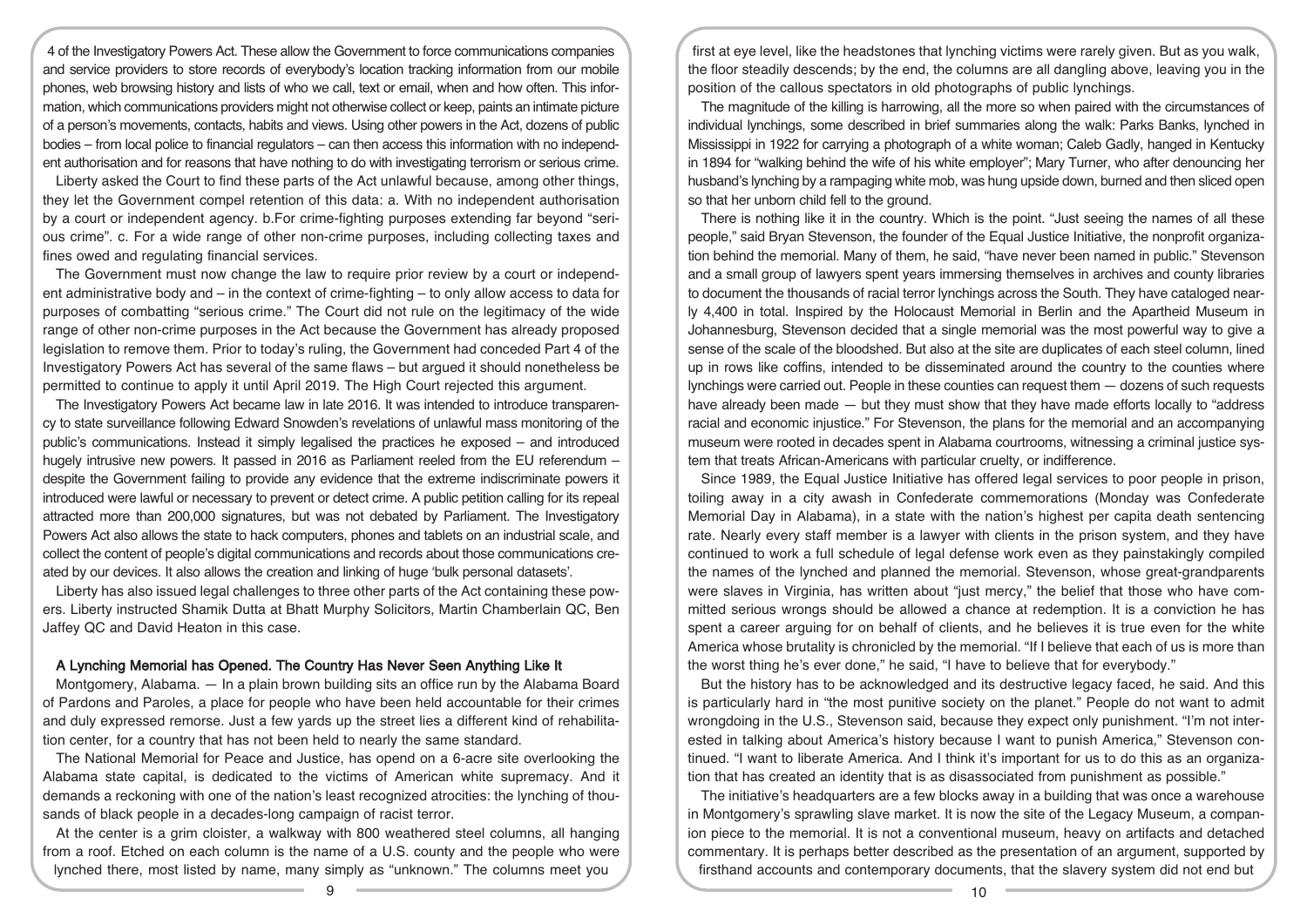evolved: from the family-shattering domestic slave trade to the decades of lynching terror, to the suffocating segregation of Jim Crow to the age of mass incarceration in which we now live. The museum ends with a nod toward the future. By the exit is a section with a voter registration kiosk, information on volunteer opportunities and suggestions on how to discuss all of this with students. Given what has come before, it seems a jarring expression of confidence in the possibility of change. But there are good reasons for it.

Among the accounts given at the museum is that of Anthony Ray Hinton, who spent 28 years on Alabama's death row after being wrongly convicted of two murders by an all-white jury. The case for his innocence seemed straightforward, but lawyers at the Equal Justice Initiative spent 16 years working for his freedom, appealing the case all the way to the U.S. Supreme Court. Hinton knows firsthand how stubborn injustice can be, but he is blunt: If people just gave up in despair, he would be dead. "I refuse to believe that it's hopeless because I am a product of what can happen when you fight," he said. "If we don't fight, who's going to fight?"

A grassy hillock rises in the middle of the memorial. From here you can see the Montgomery skyline through the thicket of hanging columns, the river where the enslaved were sold and the state Capitol building that once housed the Confederacy, whose monuments the current Alabama governor has vowed to protect. It is a striking view. But Stevenson pointed out that when standing here, you are on view as well, faced on all sides by the names of the thousands who were run down, instantly judged and viciously put to death. "You might feel judged yourself," he said. "What are you going to do?"

#### Police Officer Who Stole Drugs Ordered To Repay £135,000

A police officer who stole and sold the illegal drugs he was meant to dispose of has been ordered to pay back more than £135,000. Keith Boots stole drugs that were supposed to have been incinerated, selling them to criminal gangs instead. His home was raided and cocaine, heroin, ecstasy and cannabis were found with an estimated street value of £509,763. The Proceeds of Crime team at the Crown Prosecution Service obtained a restraint order against Keith Boots to ensure assets held by him were secured for confiscation. At a confiscation hearing today (24 April), Boots was found to have benefitted from £556,400. This figure includes the street value of the drugs, £44,053 of unexplained credits to his bank accounts and £2,584 of expenditure from an unknown source.

The court ordered Boots to repay £135,280 after hearing he had equity on his home, a substantial lump sum taken from his police pension before he was charged, £4,000 he gifted to a family member and a valuable watch. Boots was ordered to pay the full amount within three months or would be given a further prison sentence of 18 months at Teesside Crown Court.

Nick Price, from the CPS, said: "Keith Boots was in a position of trust when he stole the drugs for his own monetary gain. The CPS investigated Boots' accounts and secured a restraint order on his assets so that his illegal funds could be investigated. "The Proceeds of Crime team found Boots had taken out a lump sum from his pension and had made a gift to a family member, all of which was confiscated to pay back."

Keith Boots stole drugs that were supposed to have been incinerated, selling them to criminal gangs instead. His home was raided and cocaine, heroin, ecstasy and cannabis were found with an estimated street value of £509,763. The Proceeds of Crime team at the Crown Prosecution Service obtained a restraint order against Keith Boots to ensure assets held by him were secured for confiscation. At a confiscation hearing today (24 April), Boots was found to have benefitted from £556,400. This figure includes the street value of the drugs,

£44,053 of unexplained credits to his bank accounts and £2,584 of expenditure from an unknown source. The court ordered Boots to repay £135,280 after hearing he had equity on his home, a substantial lump sum taken from his police pension before he was charged, £4,000 he gifted to a family member and a valuable watch. Boots was ordered to pay the full amount within three months or would be given a further prison sentence of 18 months at Teesside Crown Court. Nick Price, from the CPS, said: "Keith Boots was in a position of trust when he stole the drugs for his own monetary gain. The CPS investigated Boots' accounts and secured a restraint order on his assets so that his illegal funds could be investigated. "The Proceeds of Crime team found Boots had taken out a lump sum from his pension and had made a gift to a family member, all of which was confiscated to pay back."

#### Bitemark Analysis: Is It Junk Science?

Gina Tron: Alfred Swinton was exonerated of a 1991 murder conviction last month based on bite mark evidence. The Innocence Project told Oxygen.com that many people are falsely convicted because of bite mark analysis.

Bitemark evidence is often used in trials to convict defendants but is it reliable? After 18 years behind bars, Alfred Swinton of Connecticut was released from prison with the help of The Innocence Project. The evidence that got him convicted is the same evidence that got him exonerated: bitemark analysis, which is when a forensic dentist takes measurements of what appear to be bitemarks and then they compare it to the mold of a suspect's teeth. New evidence has proven that a bite mark on the victim originally attributed to Swifton didn't belong to him after all, In fact, the dentist who originally testified against him for the 1991 murder of Carla Terry recently recanted his testimony. DNA testing also excluded him as the source of male DNA found under Terry's fingernails. On March 1, 2018, a judge exonerated Swinton.

"Bite mark evidence represents everything that is wrong with forensic science in this country today," Chris Fabricant, Director of Strategic Litigation for the Innocence Project told Oxygen.com. "It's grossly unreliable even under ideal circumstances and it has contributed to more wrongful convictions and indictments than any other technique that is still admissible by criminal trials today." He added that bite mark practitioners do not undergo any proficiency testing and actually have no idea how often they are right and how often they are wrong when it comes to bite mark analysis. "Nonetheless, the evidence is very, very powerful compelling evidence," Fabricant said. "Not only does it place the suspect's teeth on the victim itself where it also allows the prosecution to depict the suspect as an animal to a jury. [...] The trouble is that forensic dentists cannot even identify what is and what is not a bite mark. The idea that the courts continue to admit this type of evidence is really an outrage and a disgrace for our criminal justice system that still allows this type of evidence."

When it came to Swinton, Fabricant said there was no question that the marks on Terry's body were bitemarks. Still, Fabricant said the forensic dentist got it wrong, anyway. "What it demonstrates is that even under ideal circumstances, this evidence is grossly unreliable and should never be admitted to convict anybody," Fabricant told Oxygen, adding that Swinton's conviction and incarceration destroyed Swinton's family. "He had never been convicted of a crime and suddenly he was thrown in prison and accused not only of this crime but of a series of similar murders. He was accused of being a serial killer."

Michael J. Saks, a professor of law at the Sandra Day O'Connor College of Law at Arizona State University, told Oxygen.com that "forensic dentists have failed to carry out the research to prove the validity of what they do." Saks provided Oxygen with an article he wrote with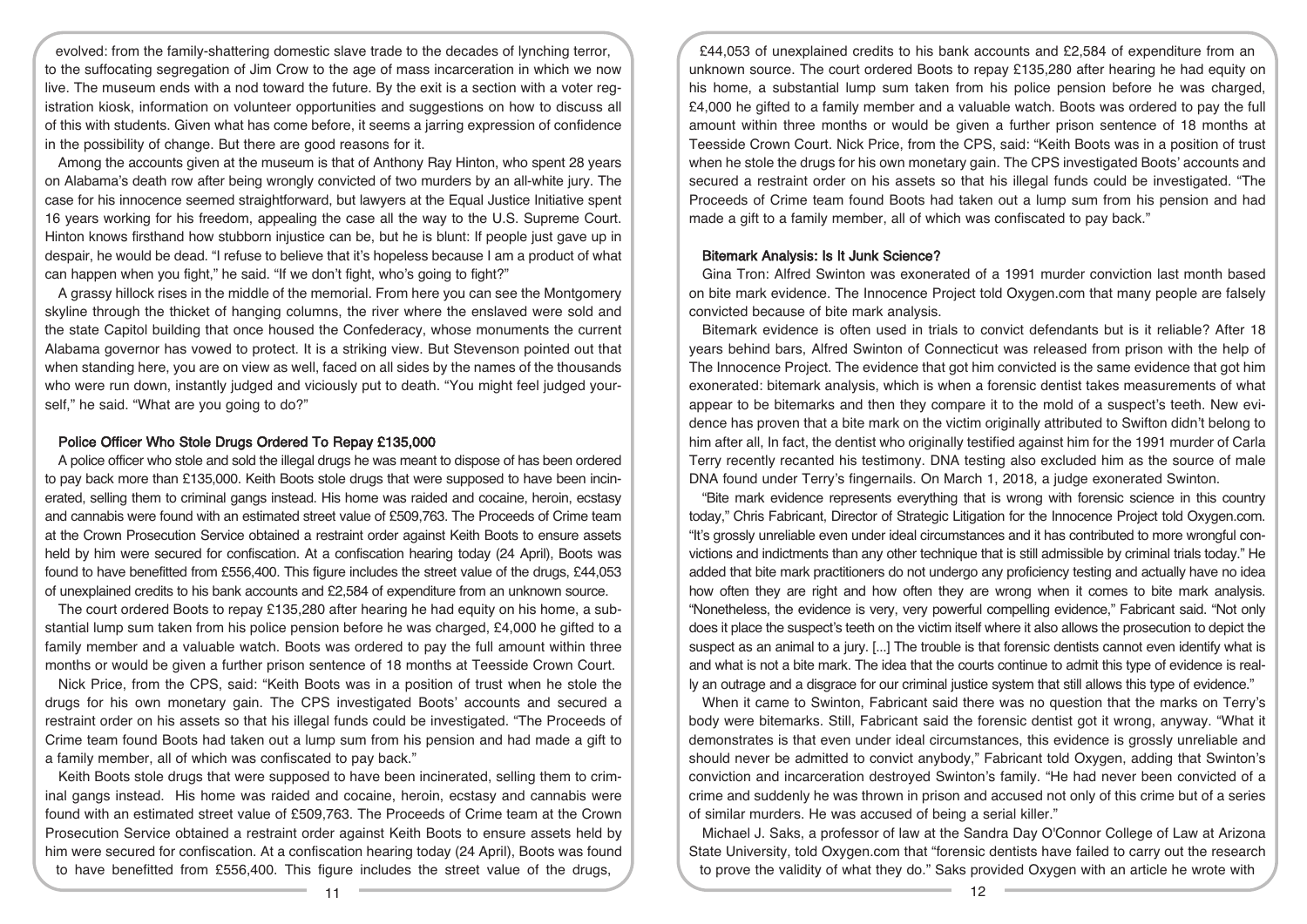the assistance of other experts, entitled "Forensic bitemark identification: weak foundations, exaggerated claims" for the Journal of Law and the Biosciences.

The article's main takeaway? "The rise and impending fall of bitemark evidence powerfully illustrates the costs of the failure to assure that what enters our criminal courts is sound science." Swinton was featured on an episode of "Forensic Files" which claimed that bitemark evidence solved the case. Ironically, the forensic dentist states in the clip that, "In my field, if I make a mistake a man goes away for the rest of his life. So there are no tests, no difficulties that we cannot bear to make sure we don't convict an innocent person."

Fabricant told Oxygen that The Innocence Project searches for cases where a conviction was based off bite mark evidence because those cases are so flimsy. Often the people convicted are actually innocent. "I ask my paralegals to get me any case that involves bitemark evidence because any case that rests on bitemark evidence is unreliable," Fabricant said. "Every single one of those cases that we have litigated, unless it is still currently pending — the defendant has been exonerated."

The Innocence Project has helped get thirty wrongful convictions and indictments which relied heavily on bitemark analysis overturned. If it's so unreliable then why is it still used? "Once an indictment has been secured, and the case is going to trial, the gloves come off and the adversarial process kicks in and the combatants [in this case, the prosecution] use all the weapons at their disposal," Fabricant said. "It's admissible evidence and prosecutors are going to use whatever they can use to admit the evidence, save a few data-oriented prosecutors who have recognized that the truth-seeking function of the justice system is undermined by the use of unreliable evidence. Justice is not advanced through the introduction of junk science."

A 2009 report from the National Academy of Sciences National Research Council backs up Fabricant' stance. That report found that bite mark analysis lacks scientific validity. A second study, undertaken by the President's Counsel of Advisory on Science and Technology [PCAST], came to even stronger conclusions in 2016, finding "bitemark analysis does not meet the scientific standards for foundational validity, and is far from meeting such standards."

As for Swinton, he's happy to be out of jail after his wrongful conviction. "Our exonerees and Alfred is no different — have displayed time and time again incredible grace and this is because in my view the kind of character that it takes to persevere through decades of wrongful conviction. These are unique human beings," Fabricant said. "I have never heard Mr. Swinton express the kind of outrage that I think anyone would expect that they themselves would feel if they experienced such an injustice." The only big concern that Swinton has expressed, according to Fabricant, is worry that the real killer is still at large.

## Coroner's 'Cab Rank' Burial Policy Ruled Unlawful And Discriminatory

The High Court in London has ruled that a coroner's "cab rank" policy of dealing with bodies on a first-come, first-served basis was unlawful, irrational and discriminatory. The protocol issued last October by Mary Hassell, senior coroner for inner north London, has now been struck down and quashed. Jewish, Muslim and other religious groups said the policy discriminated against them as their religions mandate a speedy burial after death. In today's judgment 27/04/2018, Lord Justice Singh, sitting with Mrs Justice Whipple, said there should be "no rule of automatic priority for those seeking expedition on religious grounds", but that coroners have to strike a "fair balance" between the rights of the individual (in this case an individual's religious needs) and the interests of the community. The "fundamental flaw in the present policy adopted by the Defendant is that it fails to strike any balance at all, let alone a fair bal-

ance". The successful legal challenge was brought by law firm Asserson on behalf of the Adath Yisrael Burial Society (AYBS). Trevor Asserson, founder of the firm, said: "The court found against Hassell on every count, except for finding that she had considered the impact of her Protocol on Jews and Muslims. "This was to damn with faint praise, for the court found 'she did not recognise that impact as discriminatory as a matter of law'. "In other words, she knew she was causing anguish to people, but was too ignorant of the law to understand that her conduct was not only lacking in any compassion, but was also discriminatory and unlawful." He added: "This victory by AYBS is a victory for the cause of diversity throughout British society. "Everyone interested in pluralism and intent on defeating discrimination in all its forms must rejoice at the Court's firm and clear ruling." Rabbi Asher Gratt, speaking on behalf of the AYBS, said: "Having twice been found guilty of acting unlawfully it's high time for Hassell to move on and make way for a compassionate coronial service."

## A Lynching Memorial has Opened. The Country Has Never Seen Anything Like It

Montgomery, Alabama. — In a plain brown building sits an office run by the Alabama Board of Pardons and Paroles, a place for people who have been held accountable for their crimes and duly expressed remorse. Just a few yards up the street lies a different kind of rehabilitation center, for a country that has not been held to nearly the same standard.

The National Memorial for Peace and Justice, has opend on a 6-acre site overlooking the Alabama state capital, is dedicated to the victims of American white supremacy. And it demands a reckoning with one of the nation's least recognized atrocities: the lynching of thousands of black people in a decades-long campaign of racist terror.

At the center is a grim cloister, a walkway with 800 weathered steel columns, all hanging from a roof. Etched on each column is the name of a U.S. county and the people who were lynched there, most listed by name, many simply as "unknown." The columns meet you first at eye level, like the headstones that lynching victims were rarely given. But as you walk, the floor steadily descends; by the end, the columns are all dangling above, leaving you in the position of the callous spectators in old photographs of public lynchings. The magnitude of the killing is harrowing, all the more so when paired with the circumstances of individual lynchings, some described in brief summaries along the walk: Parks Banks, lynched in Mississippi in 1922 for carrying a photograph of a white woman; Caleb Gadly, hanged in Kentucky in 1894 for "walking behind the wife of his white employer"; Mary Turner, who after denouncing her husband's lynching by a rampaging white mob, was hung upside down, burned and then sliced open so that her unborn child fell to the ground.

There is nothing like it in the country. Which is the point. "Just seeing the names of all these people," said Bryan Stevenson, the founder of the Equal Justice Initiative, the nonprofit organization behind the memorial. Many of them, he said, "have never been named in public." Stevenson and a small group of lawyers spent years immersing themselves in archives and county libraries to document the thousands of racial terror lynchings across the South. They have cataloged nearly 4,400 in total. Inspired by the Holocaust Memorial in Berlin and the Apartheid Museum in Johannesburg, Stevenson decided that a single memorial was the most powerful way to give a sense of the scale of the bloodshed. But also at the site are duplicates of each steel column, lined up in rows like coffins, intended to be disseminated around the country to the counties where lynchings were carried out. People in these counties can request them — dozens of such requests have already been made — but they must show that they have made efforts locally to "address racial and economic injustice." For Stevenson,